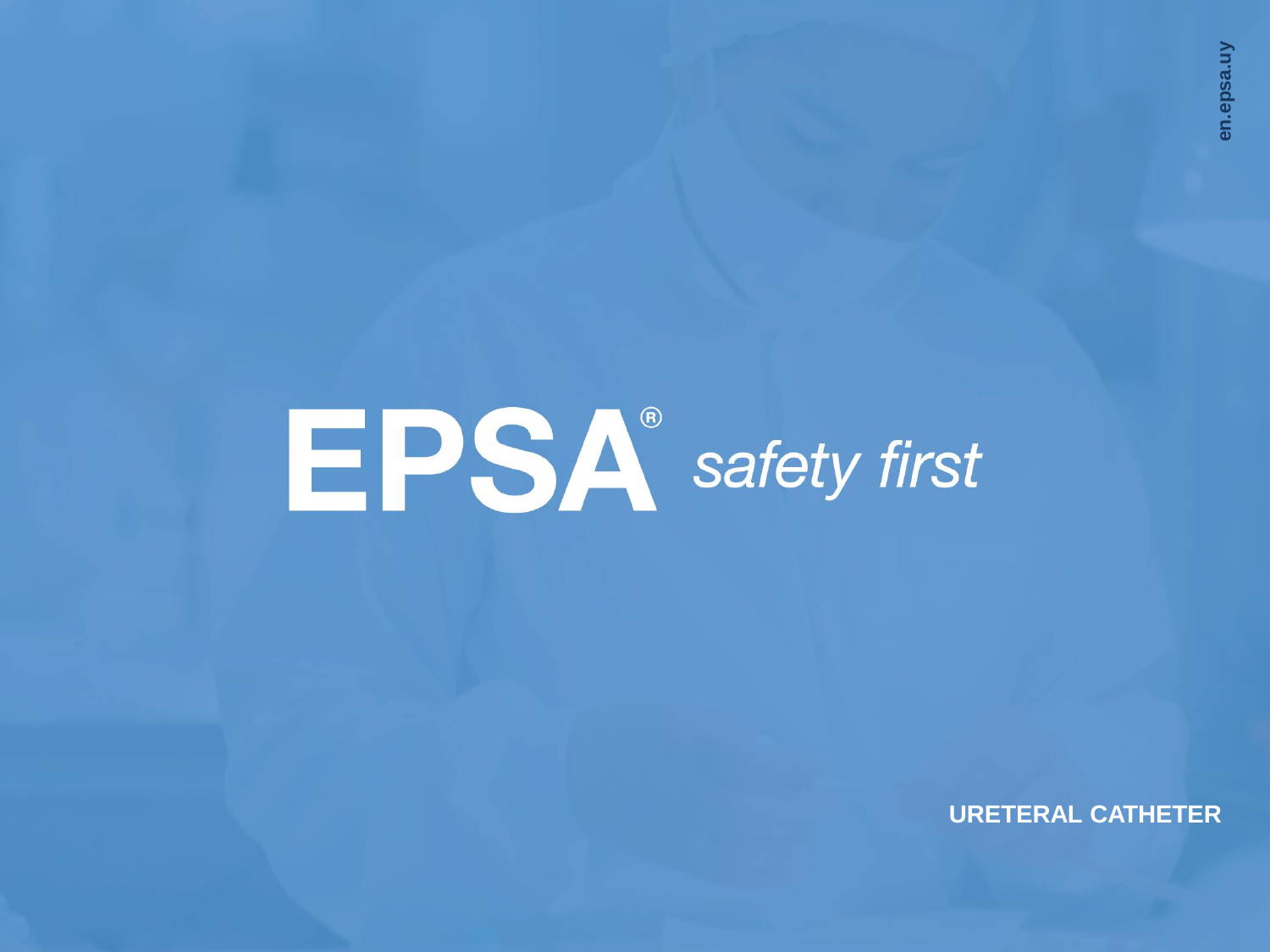## EPSA

## **URETERAL CATHETER**

CODES: 9460 (chevassu) / 9461 (open, curved tip) / 9462 (cylindrical tip, one eye) / 9464 (bevelled tip, one eye) / 9465 (open tip, one eye) / 9466 (open tip, two eyes) / 9467 (open curved tip, one eye) / 9468 (bevelled tip, two eyes) / 9470 (cylindrical tip, two eyes) / 9471 (cylindrical, curved tip, 2 eyes) / 9472 (open tip) / 9473 (olive tip, two eyes) / 9474 (open, curved tip, two eyes) / 9475 (curved, cylindrical tip, one eye)

1 PUR catheter, with wide variety of tips, radiopaque, graduated in cm. (for diagnostic and therapeutic procedures).

1 guide wire made of stainless steel.

1 Luer connector

#### **STERILE, SINGLE PACK, SINGLE USE.**



Available Sizes Ch 3,0 / 4,0 / 5,0 / 6,0 / 7,0 / 8,0 EXCEPT CODE 9460 Ch 4,0 / 5,0 / 6,0 / 7,0 / 8,0